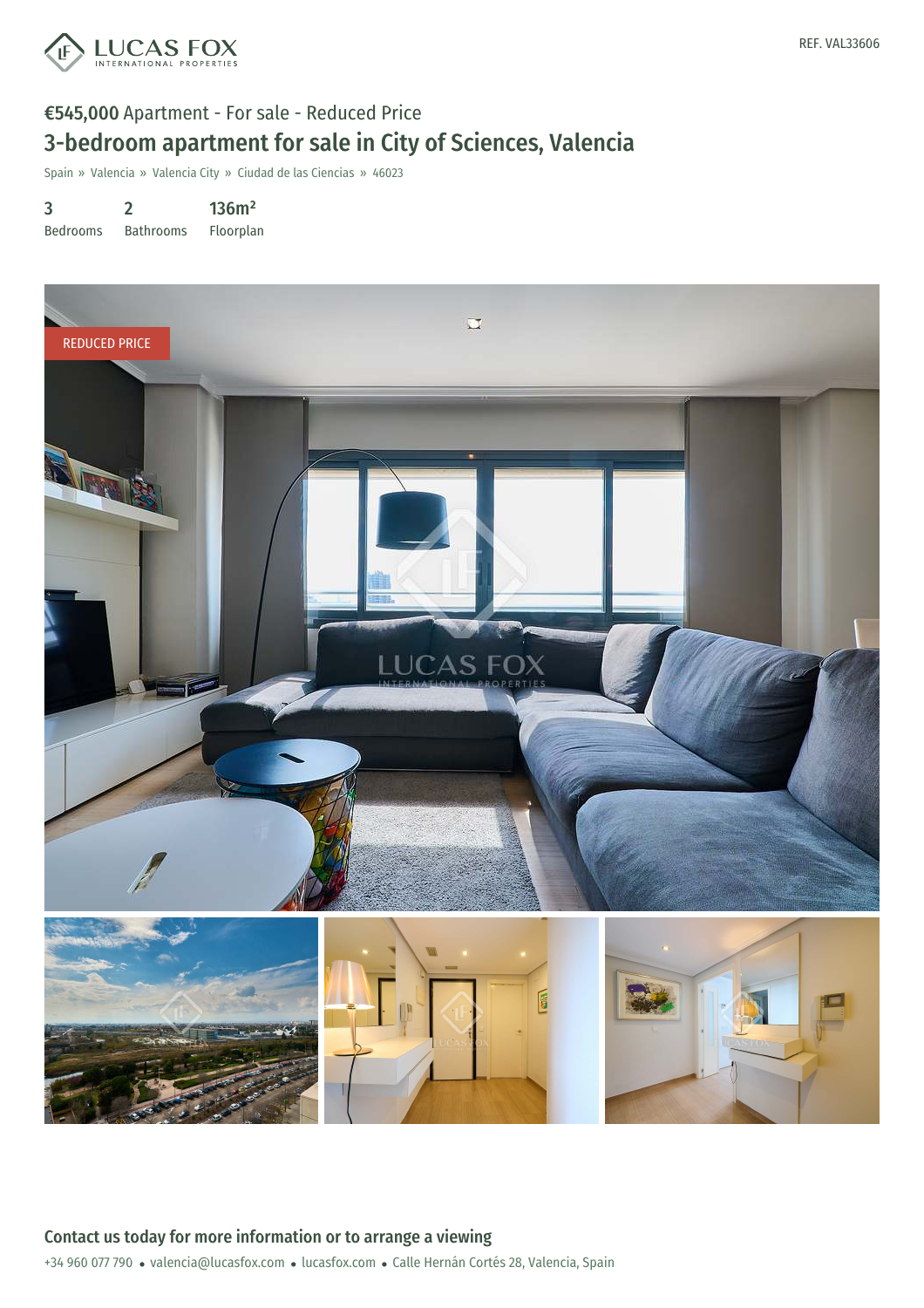

# €545,000 Apartment - For sale - Reduced Price 3-bedroom apartment for sale in City of Sciences, Valencia

Spain » Valencia » Valencia City » Ciudad de las Ciencias » 46023

3 2 136m²

Bedrooms Bathrooms Floorplan

#### **OVERVIEW**

### Modern apartment with fantastic views for sale next to the City of Arts and Sciences.

Lucas Fox presents this apartment for sale in the City of Arts and Sciences, Valencia. The property offers two good size bedrooms and a complete bathroom that services both. In addition, there is the master bedroom with a large dressing room and private bathroom. All bedrooms are exterior facing with unobstructed views.

As for the day area, it is worth highlighting its spacious living-dining room with an integrated kitchen that provides functionality and style. This open-plan room offers plenty of natural light and great views, thanks to the height of the floor.

The property was renovated, improving the finishes and layout.

It has a concierge service and two parking spaces and a storage room.

Call us to organize a visit to this fantastic home.



[lucasfox.com/go/val33606](https://www.lucasfox.com/go/val33606)

Concierge service, Private garage, Lift, Marble flooring, Natural light, Air conditioning, Built-in wardrobes, Double glazing, Equipped Kitchen, Exterior, Heating, Near international schools, Storage room, Transport nearby, Views, Walk-in wardrobe